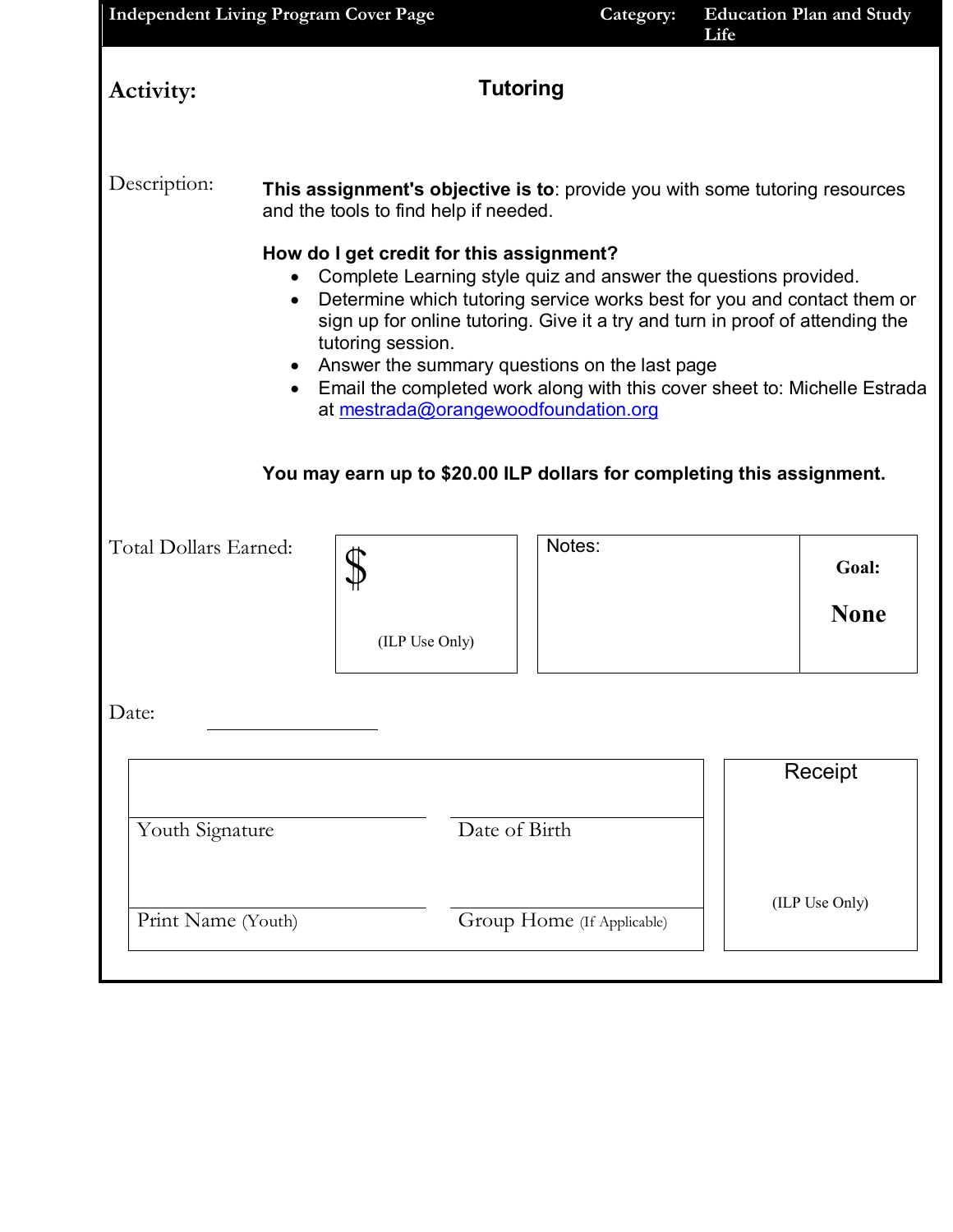#### **Why is tutoring important?**

Tutoring can be a great way to strengthen your knowledge on a specific subject or help you understand areas you might be struggling in. It is imperative to know when to reach out for help and where to go. This can help you gain self-confidence in certain areas and clarify details you might not fully understand in a course.

# **TO COMPLETE ACTIVITY**

### **1. Complete Learning Style Quiz (Link Below)**

Determine what your learning style is and how you can use this information when studying.

<http://www.educationplanner.org/students/self-assessments/learning-styles-quiz.shtml>

**\_\_\_\_\_\_\_\_\_\_\_\_\_\_\_\_\_\_\_\_\_\_\_\_\_\_\_\_\_\_\_\_\_\_\_\_\_\_\_\_\_\_\_\_\_\_\_\_\_\_\_\_\_\_\_\_\_\_\_\_\_\_**

**\_\_\_\_\_\_\_\_\_\_\_\_\_\_\_\_\_\_\_\_\_\_\_\_\_\_\_\_\_\_\_\_\_\_\_\_\_\_\_\_\_\_\_\_\_\_\_\_\_\_\_\_\_\_\_\_\_\_\_\_\_\_\_**

**\_\_\_\_\_\_\_\_\_\_\_\_\_\_\_\_\_\_\_\_\_\_\_\_\_\_\_\_\_\_\_\_\_\_\_\_\_\_\_\_\_\_\_\_\_\_\_\_\_\_\_\_\_\_\_\_\_\_\_\_\_\_\_\_**

**\_\_\_\_\_\_\_\_\_\_\_\_\_\_\_\_\_\_\_\_\_\_\_\_\_\_\_\_\_\_\_\_\_\_\_\_\_\_\_\_\_\_\_\_\_\_\_\_\_\_\_\_\_\_\_\_\_\_\_\_\_\_\_\_**

**Answer questions based on results:**

**1. What type of learner are you? Do you agree or disagree?** 

**2. What are some things that learners like you can do to learn more effectively?**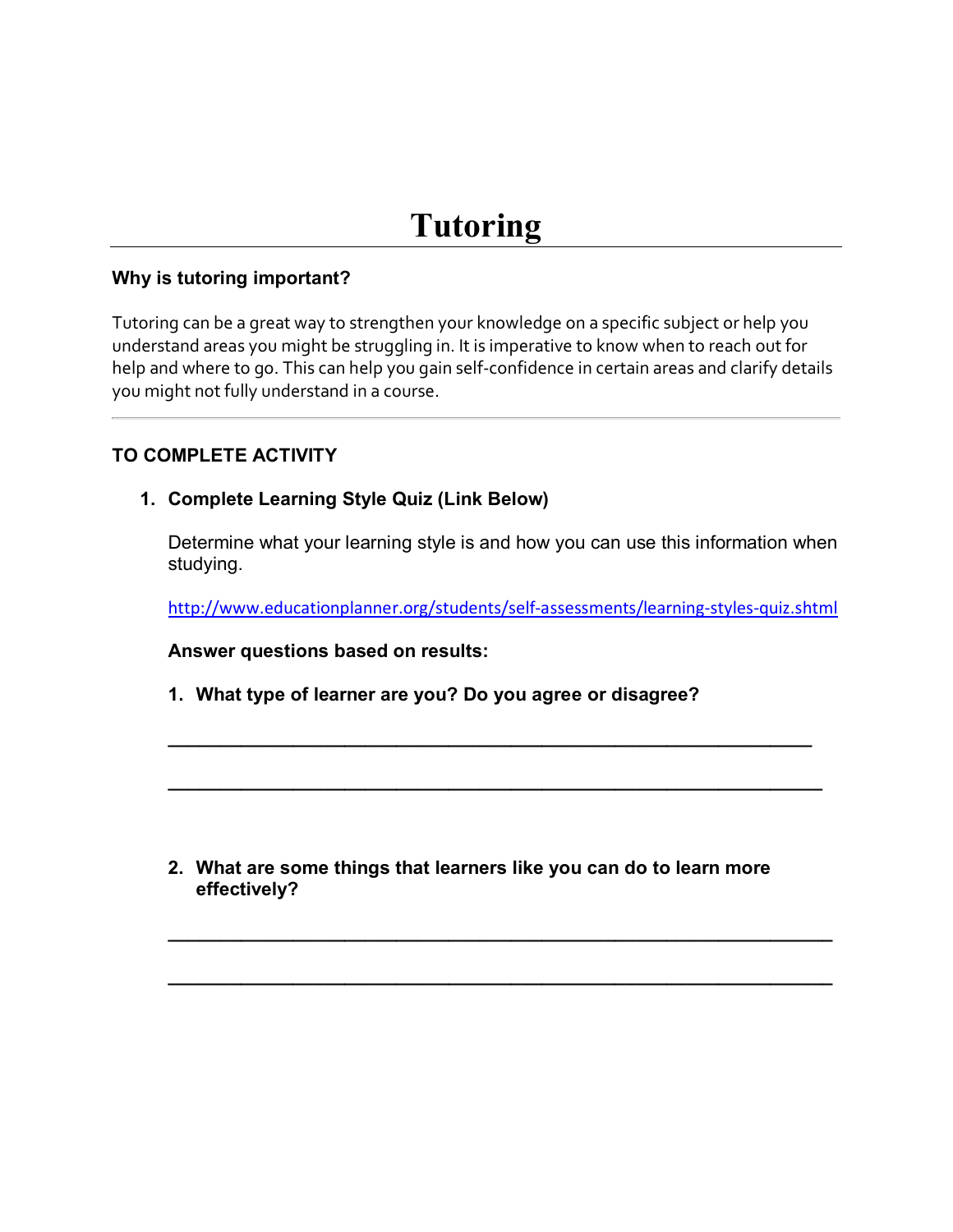#### **Free tutoring options:**

#### **Most Colleges and Universities have some sort of Academic Advisement Center, for example:**

CSUF Academic Advisement Center [link](http://www.fullerton.edu/aac/current_students/freshmen/tutoring_services.php) http://www.fullerton.edu/aac/current\_students/freshmen/tutoring\_servi ces.php

#### **There are also a variety of community based tutoring options available, for example:**

- The North Orange Community Tutoring Program
	- o <https://noce.edu/student-services/tutoring/>
- The Boys and Girls Club
	- o https://bgca.org
- The Khan Academy [link](https://www.khanacademy.org/)
	- o https://www.khanacademy.org
- Learn to Be Foundation link
	- o [https://www.learntobe.org](https://www.learntobe.org/)
- **UpChieve** 
	- o [https://upchieve.org](https://upchieve.org/)
- OC Department of Education



# **Tutoring Information**

Monday-Thursday from 2:00 p.m. to 6:00 p.m. Our tutors are available to help you with anything! No appointment needed, just log in!

**Interview Skills Job Searches** Homework, Projects, Late Assignments Brain Breaks- log in to take a break and play a game! **Study Skills Organization Help Time Management** and more!

# **Meeting ID: 863 5093 6660 Passcode: tutoring**